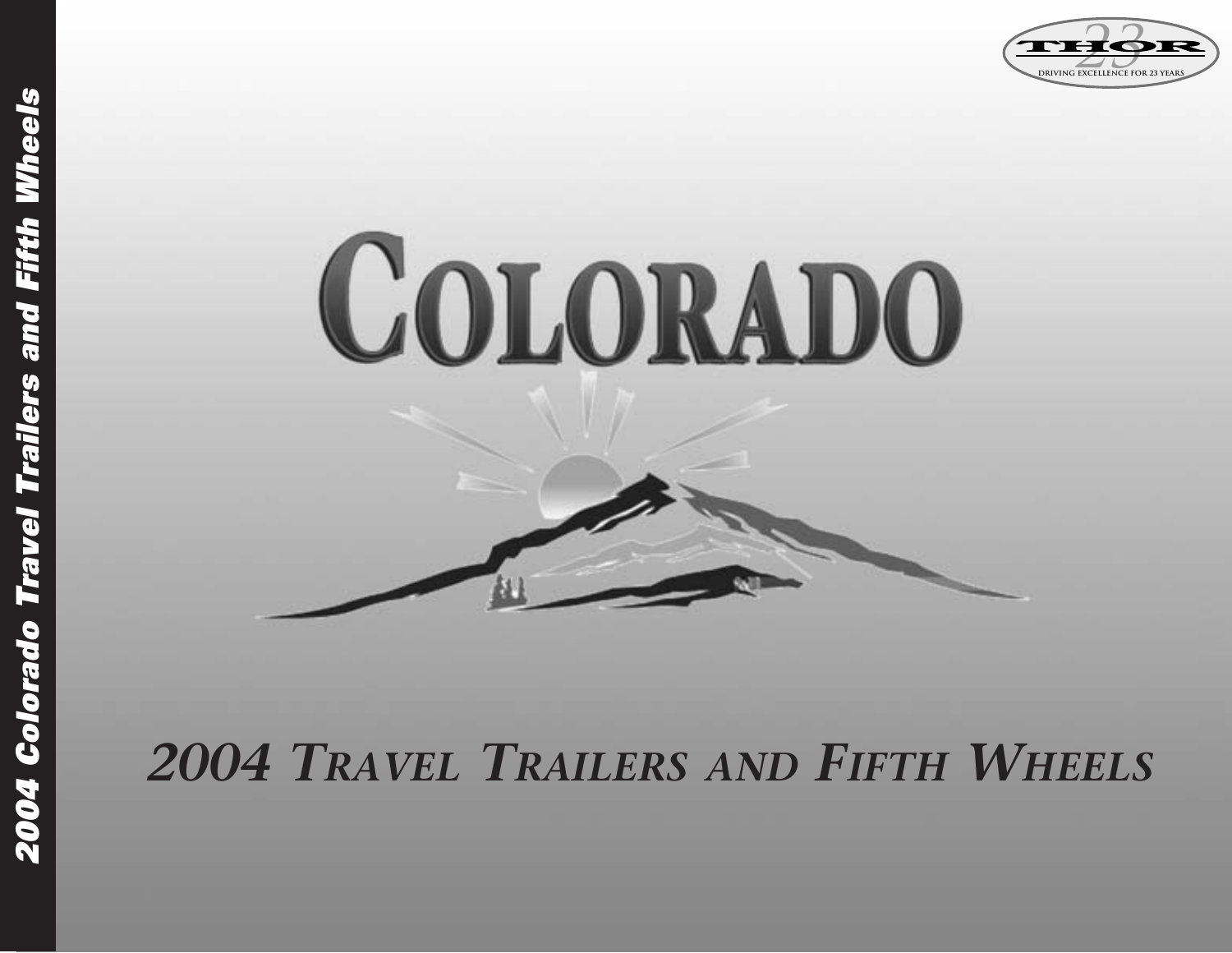### 2004 Travel Trailer Floor Plans

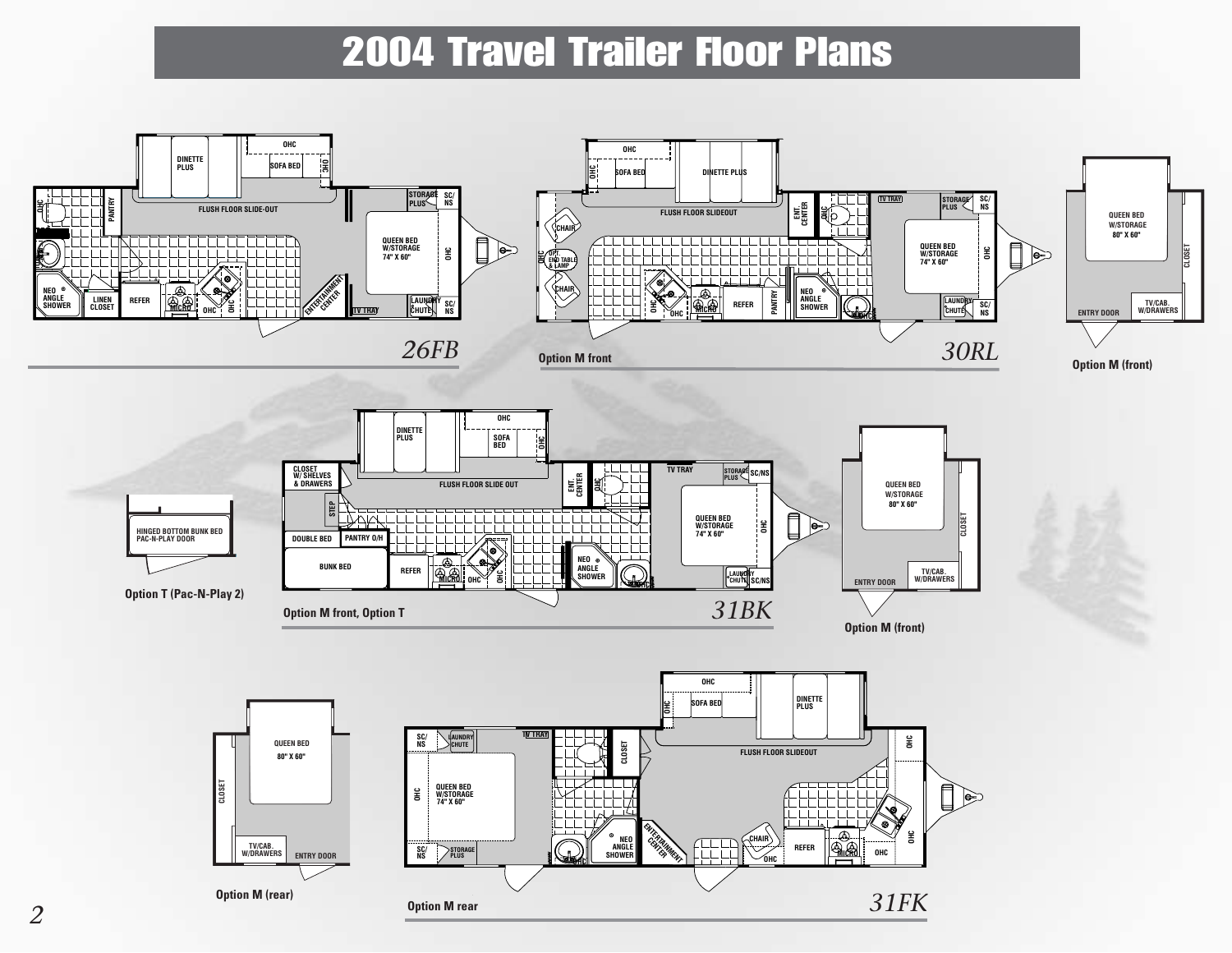### 2004 Mid-Profile Fifth Wheel Floor Plans





*• New Modified Flush Floor Bedroom/Bath Deck For 2004!*

*• Bedroom Slides Available On Mid-Profile Fifth Wheels.*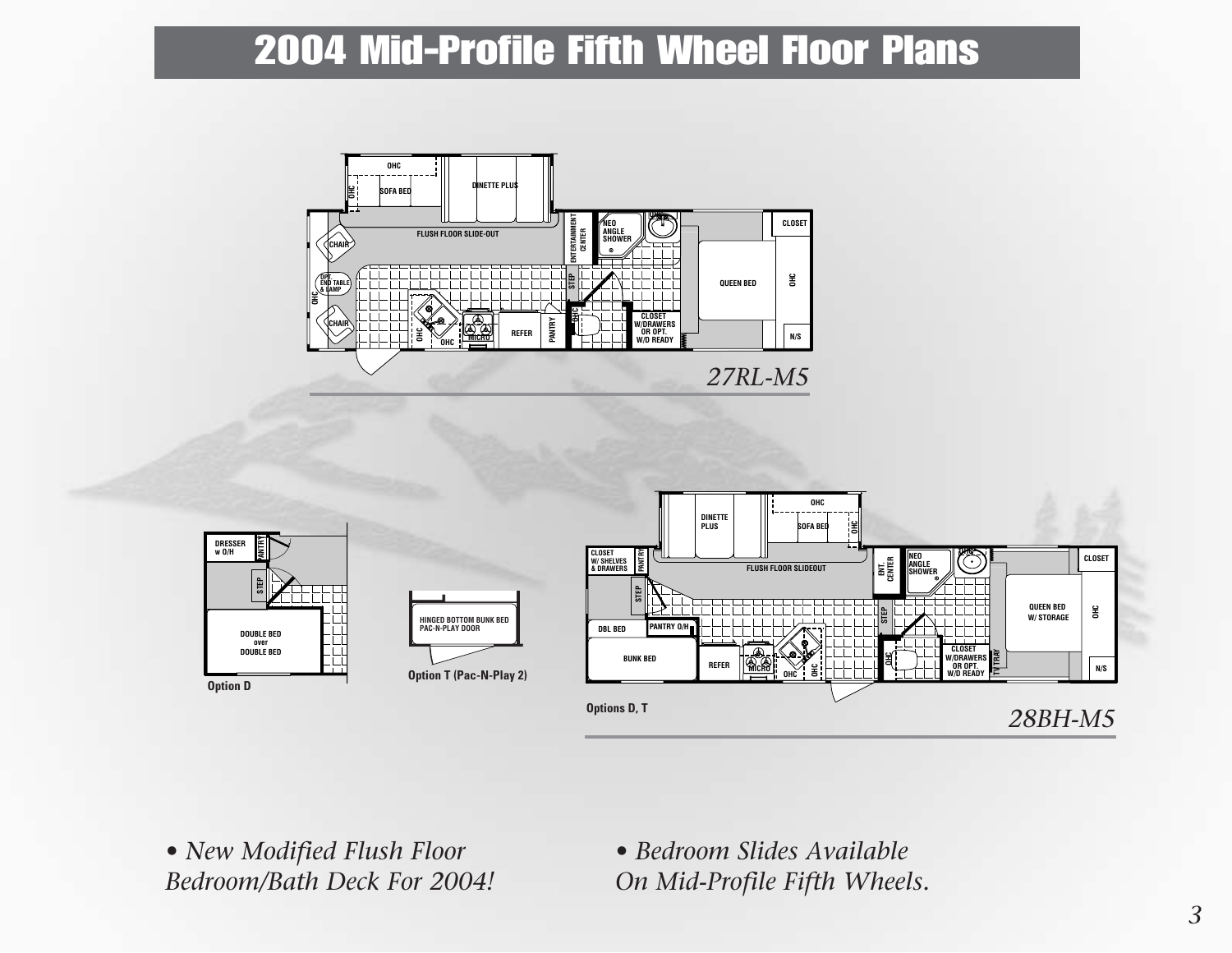## 2004 High-Profile Fifth Wheel Floor Plans





*• New – Flush Floor Bedroom/Bath Deck For 2004!*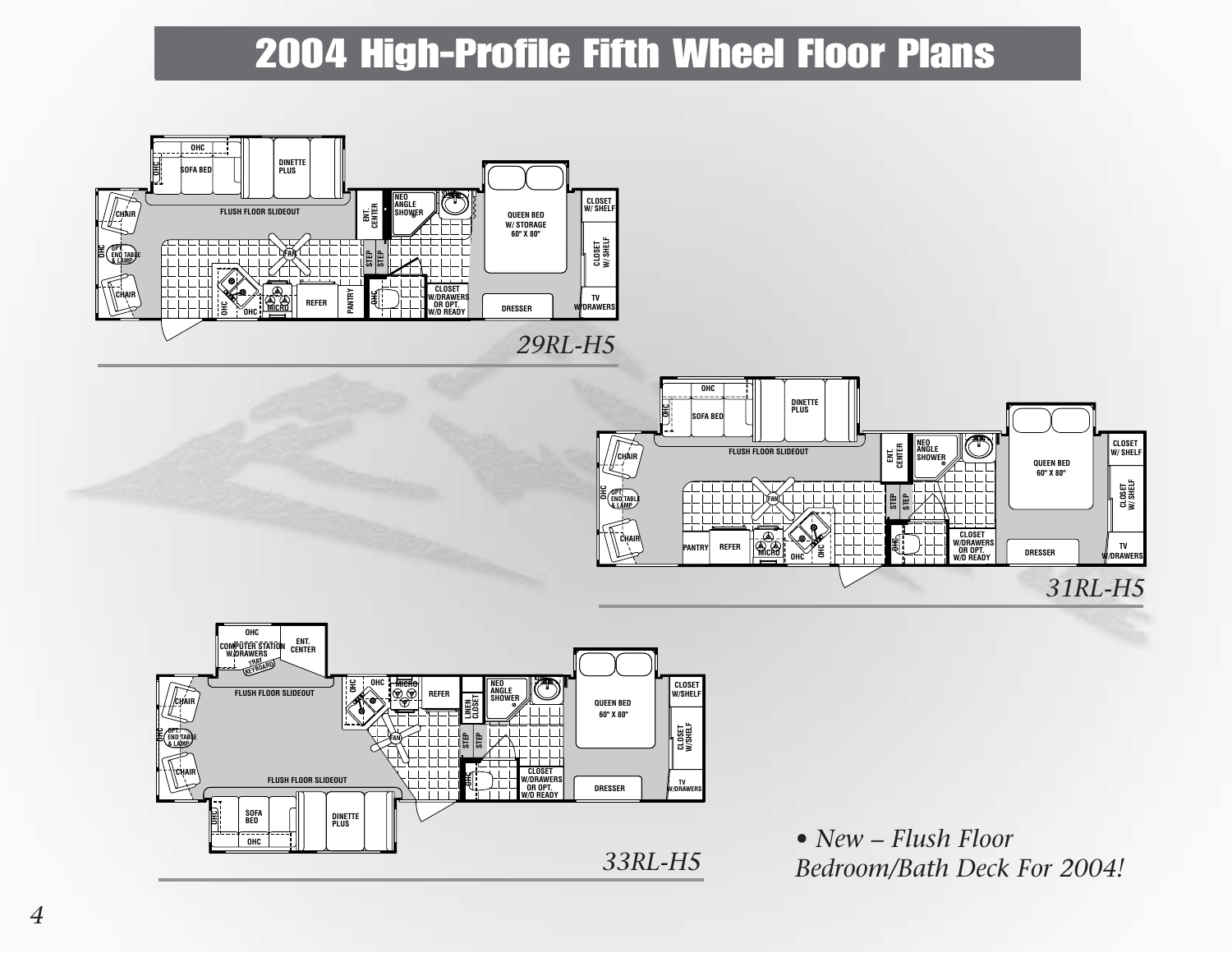### 2004 High-Profile Fifth Wheel Floor Plans







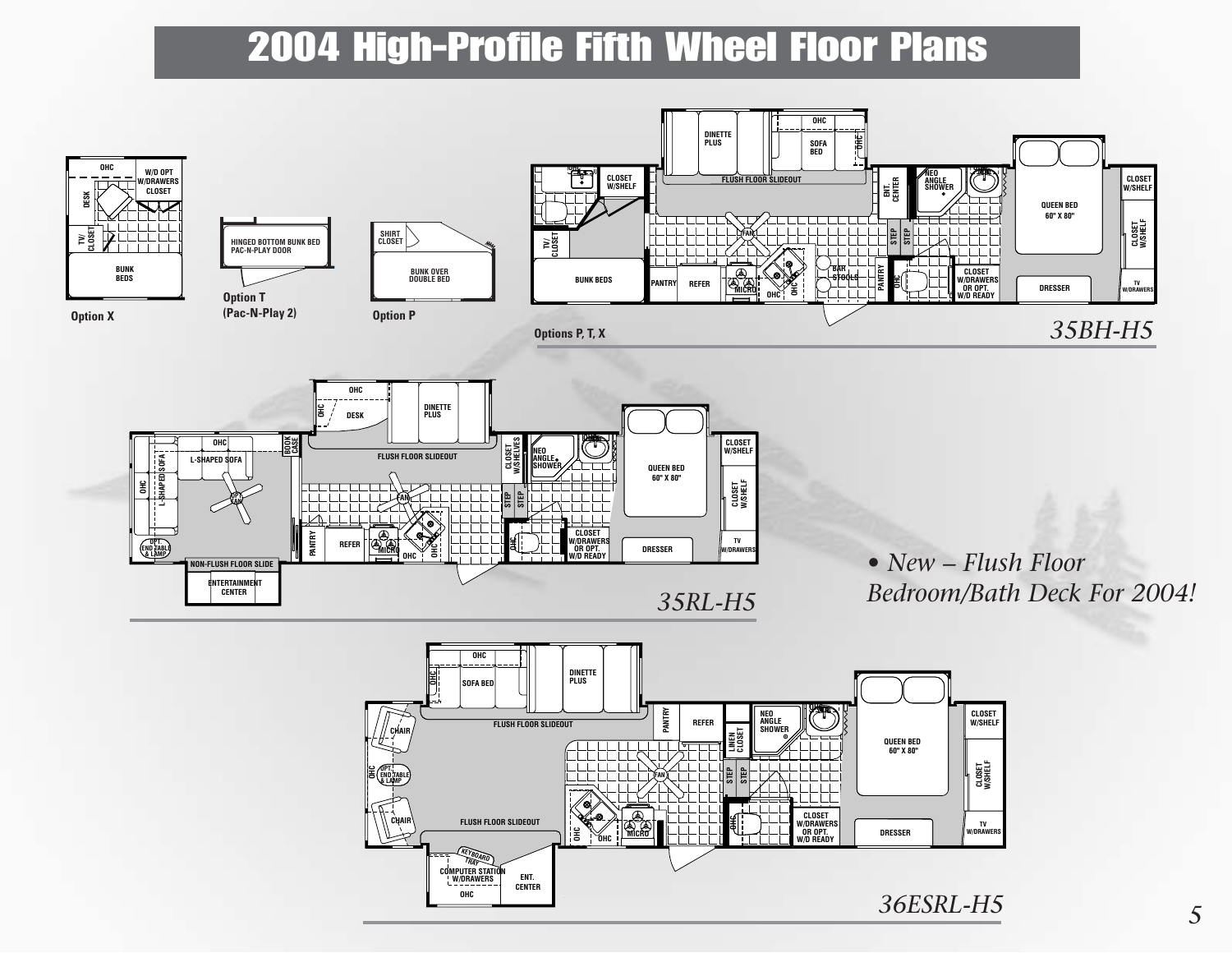### *Colorado Standard Features*

| <b>Exterior</b>                                                       |           |           | High Profile Mid Profile Travel Trailer |
|-----------------------------------------------------------------------|-----------|-----------|-----------------------------------------|
| 30" radius entrance doors                                             |           |           |                                         |
| Battery box with vent (N/A TT's)                                      |           |           | N/A                                     |
| Battery rack on A-frame (N/A H5's and M5's)                           | N/A       | N/A       | $\bullet$                               |
| Bedroom slide (most models)                                           | $\bullet$ |           |                                         |
| <b>Black water flush</b>                                              | $\bullet$ |           | $\bullet$                               |
| Enclosed dump valves                                                  | $\bullet$ | N/A       | N/A                                     |
| Exterior light under gooseneck                                        | $\bullet$ |           | N/A                                     |
| Fiberglass laminated sidewalls - two tone                             | $\bullet$ | ٠         | $\bullet$                               |
| Flush door latch with dead bolt lock                                  | $\bullet$ | $\bullet$ | $\bullet$                               |
| Front fiberglass cap                                                  | $\bullet$ |           |                                         |
| High-end designer graphics                                            | $\bullet$ | $\bullet$ | $\bullet$                               |
| Extra large pass through outside storage compartments (most models)   | $\bullet$ | $\bullet$ |                                         |
| Locking insulated baggage doors with finger pulls                     | $\bullet$ |           |                                         |
| One piece EPDM rubber roof                                            | $\bullet$ | ٠         |                                         |
| Patio / Step light by door                                            | $\bullet$ | $\bullet$ | $\bullet$                               |
| Power front landing gear                                              | $\bullet$ |           | N/A                                     |
| Radius jalousie tinted windows                                        | $\bullet$ |           |                                         |
| Rear fiberglass cap                                                   | $\bullet$ | 0PT       | <b>OPT</b>                              |
| Rear stabilizer jacks                                                 | $\bullet$ |           |                                         |
| Seamless rotocast holding tanks                                       | $\bullet$ | ٠         | $\bullet$                               |
| Sewer hose storage                                                    | $\bullet$ | $\bullet$ | $\bullet$                               |
| Side slider windows in living room slide outs                         | $\bullet$ |           |                                         |
| Triple entry step                                                     | $\bullet$ |           |                                         |
| Twin 30# LP bottles with auto changeover                              |           |           |                                         |
| <b>Construction - Fully Welded "Aluminum Cage Construction"</b>       |           |           |                                         |
| . 5" Welded Aluminum truss roof rafters with 3/8" decking full length | $\bullet$ | $\bullet$ |                                         |
| · Welded Aluminum framed fully laminated 2" sidewall                  | $\bullet$ | $\bullet$ |                                         |
| · Block foam insulation sidewalls and floor                           | $\bullet$ |           |                                         |
| • Laminated/welded aluminum framed floor                              | $\bullet$ | ٠         |                                         |
| • One piece seamless 5/8" Weyerhaeuser structure wood floor decking   | $\bullet$ | $\bullet$ |                                         |
| Enclosed underbelly with heated tanks                                 |           |           |                                         |
| Large pass through storage under bath deck                            | $\bullet$ | $\bullet$ | N/A                                     |
| Filon fiberglass sidewalls                                            | $\bullet$ | $\bullet$ | $\bullet$                               |
| Roof line rain gutter with down spouts                                | $\bullet$ |           |                                         |
| Track guided electric powered flush floor slide-out system            |           |           |                                         |
| in large living room slide                                            | $\bullet$ |           |                                         |
|                                                                       |           |           |                                         |

| <b>Chassis/Suspension</b>                                  | <b>High Profile</b> |           | Mid Profile Travel Trailer |
|------------------------------------------------------------|---------------------|-----------|----------------------------|
| 16" Radial Tires (15" on M5 & TT's)                        |                     | N/A       | N/A                        |
| ALKO "Ultra-Lube" axles                                    |                     | $\bullet$ |                            |
| ALKO leaf spring axles                                     | N/A                 |           |                            |
| ALKO leaf spring axles with Monroe shock absorbers         | $\bullet$           | N/A       | N/A                        |
| Break away safety switch                                   | $\bullet$           | $\bullet$ |                            |
| 10" Cambered I-beam frame                                  | $\bullet$           | N/A       | N/A                        |
| 8" Cambered I-beam frame                                   | N/A                 |           |                            |
| Electric brakes on all wheels                              |                     |           |                            |
| <b>Electrical</b>                                          |                     |           |                            |
| 110 volt outlet in slide room (living area)                | $\bullet$           | $\bullet$ |                            |
| 30 amp detachable power cord                               | $\bullet$           |           |                            |
| 55 amp converter with charger                              | $\bullet$           | $\bullet$ |                            |
| Ceiling lights with wall switch                            |                     |           |                            |
| GFI protected 110-volt duplex receptacles                  |                     |           |                            |
| <b>Bath</b>                                                |                     |           |                            |
| Flat floor bath to bed deck (no step)                      | $\bullet$           | N/A       | N/A                        |
| Medicine cabinet with mirror door and make-up lights       | $\bullet$           | ٠         | $\bullet$                  |
| Neo Angle shower with surround and opaque glass door       |                     | $\bullet$ |                            |
| Power roof vent                                            | $\bullet$           | $\bullet$ |                            |
| Skylight above shower                                      | $\bullet$           | $\bullet$ |                            |
| Thetford foot pedal toilet                                 |                     |           |                            |
| Tooth brush holder, toilet paper holder, towel hooks       |                     |           |                            |
| Appliances/Equipment                                       |                     |           |                            |
| 13.5 BTU ducted air conditioner with quick cool feature    | $\bullet$           |           |                            |
| 3 burner range with oversized 21" oven                     |                     |           |                            |
| 6 gallon gas/electric water heater with DSL                |                     |           |                            |
| 8500 Series A&E awning                                     |                     |           |                            |
| Cable TV hook up                                           |                     |           |                            |
| 12 V Water pump                                            |                     |           |                            |
| Double bowl acrylic kitchen sink                           | $\bullet$           | ٠         |                            |
| Extra large 8 cu. ft.double door refer                     | $\bullet$           | ٠         |                            |
| DSS prep for satellite hook up                             | $\bullet$           | $\bullet$ |                            |
| Folding range cover                                        |                     |           |                            |
| Home Theater System with color TV, DVD/CD/MP3 & Sub Woofer |                     | ٠         |                            |
| Hydro-flame forced air, DSI furnace with wall thermostat   |                     | $\bullet$ |                            |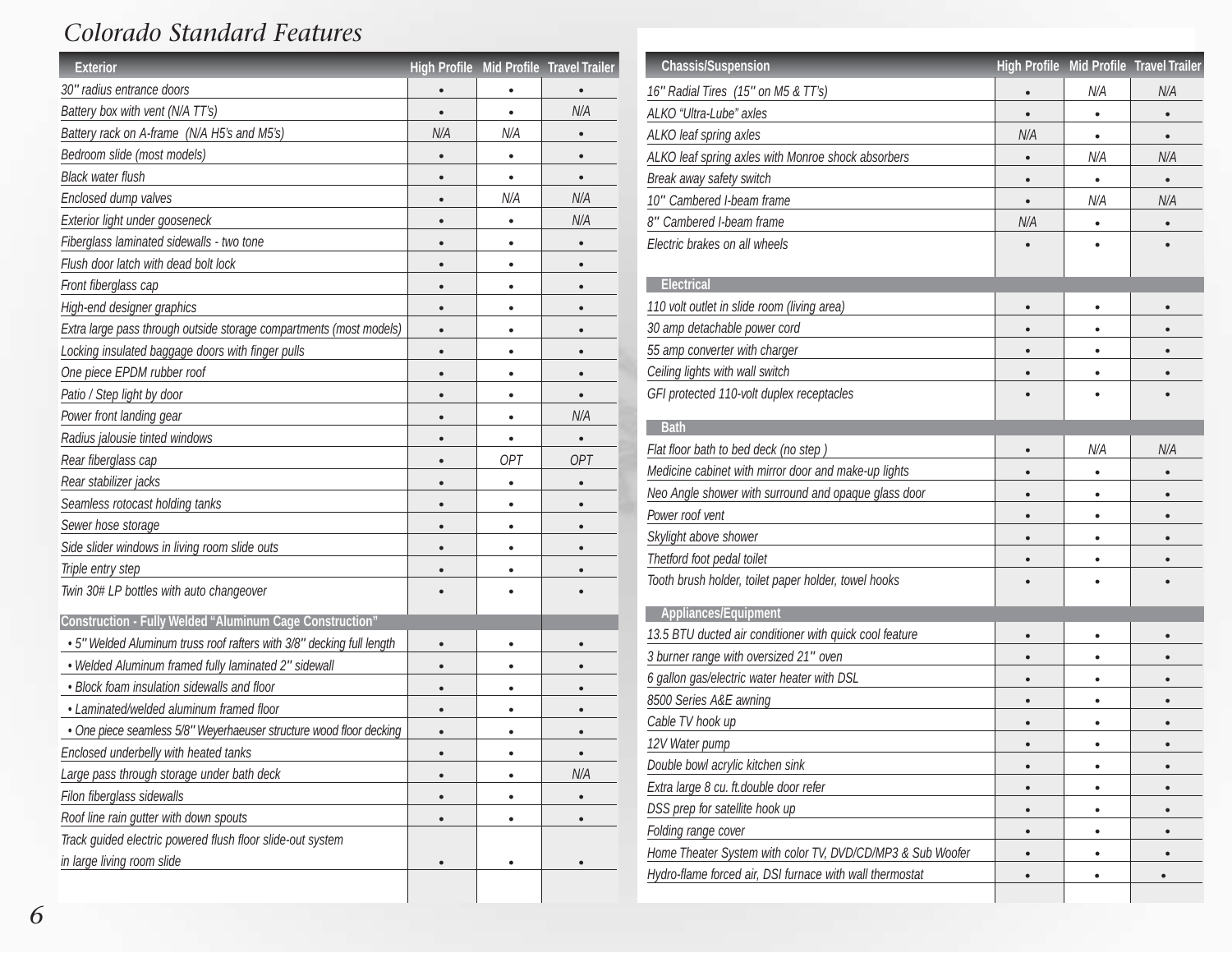### *Colorado Optional Features*

| <b>Appliances/Equipment</b>                                            |           |           | <b>High Profile Mid Profile Travel Trailer</b> | <b>Options</b>                                                          | <b>High Profile</b> |           | Mid Profile Travel Trailer |
|------------------------------------------------------------------------|-----------|-----------|------------------------------------------------|-------------------------------------------------------------------------|---------------------|-----------|----------------------------|
| Floor ducted heat                                                      | $\bullet$ | $\bullet$ | $\bullet$                                      | Convenience Package: Rechargeable flashlight, lock box,                 |                     |           |                            |
| Large residential style microwave range with vent                      | $\bullet$ | $\bullet$ | $\bullet$                                      | large entry assist handle, patio light, water filter with               |                     |           |                            |
| Second TV outlet in bedroom                                            | $\bullet$ | $\bullet$ | $\bullet$                                      | spout & "spray-away" exterior wash station                              | $\bullet$           | $\bullet$ |                            |
| Single lever faucet with telescoping sprayer                           | $\bullet$ | $\bullet$ | $\bullet$                                      | 12 Volt Ultra Heat Pads                                                 | $\bullet$           | $\bullet$ | $\bullet$                  |
| Sink covers                                                            | $\bullet$ | $\bullet$ | $\bullet$                                      | 15M BTU ducted A/C                                                      | $\bullet$           | $\bullet$ | $\bullet$                  |
| Systems monitor panel                                                  | $\bullet$ | $\bullet$ | $\bullet$                                      | 16" Tires (Standard 34' and above)                                      | $\bullet$           | N/A       | N/A                        |
| TV antenna with booster                                                | $\bullet$ | $\bullet$ | $\bullet$                                      | 2nd A/C (13.5M Btu)                                                     | $\bullet$           | $\bullet$ | $\bullet$                  |
| Water filter with spout                                                | $\bullet$ | $\bullet$ | $\bullet$                                      | 5 Spoke Premium aluminum rims                                           | $\bullet$           | $\bullet$ | $\bullet$                  |
| Water heater bypass system with low point drain                        | $\bullet$ | $\bullet$ |                                                | 50 Amp service (N/A TT's and M5 FW's)                                   | $\bullet$           | N/A       | N/A                        |
|                                                                        |           |           |                                                | Bedroom slide                                                           | <b>STD</b>          | $\bullet$ | $\bullet$                  |
| <b>Interior</b>                                                        |           |           |                                                | Day/night shades in place of mini blinds                                | $\bullet$           | $\bullet$ | $\bullet$                  |
| 6'7" living room slide out interior height (H5's)                      | $\bullet$ | N/A       | N/A                                            | Duo pane solar reflective windows                                       | $\bullet$           | $\bullet$ | $\bullet$                  |
| Adjustable ceiling A/C ducts                                           | $\bullet$ | $\bullet$ | $\bullet$                                      | End table with lamp (most floorplans)                                   | $\bullet$           | $\bullet$ | $\bullet$                  |
| Brushed nickel appliances and hardware                                 | $\bullet$ | $\bullet$ | $\bullet$                                      | Fantastic fan w/rain sensor & thermostat                                | $\bullet$           | $\bullet$ | $\bullet$                  |
| Ceiling fan w/light                                                    | $\bullet$ | N/A       | N/A                                            | Fiberglass rear cap                                                     | <b>STD</b>          | $\bullet$ | $\bullet$                  |
| Coat hooks through out                                                 | $\bullet$ | $\bullet$ | $\bullet$                                      | Fireplace (triple slides only)                                          | $\bullet$           | N/A       | N/A                        |
| Decorator reading lights above bed                                     | $\bullet$ | $\bullet$ | $\bullet$                                      | Fluorescent lighting package                                            | $\bullet$           | $\bullet$ | $\bullet$                  |
| Designer arched maple cabinet doors through out                        | $\bullet$ | $\bullet$ | $\bullet$                                      | Generator installed                                                     | $\bullet$           | N/A       | N/A                        |
| Designer valances                                                      | $\bullet$ | $\bullet$ | $\bullet$                                      | Generator prep                                                          | $\bullet$           | N/A       | N/A                        |
| Fire extinguisher                                                      | $\bullet$ | $\bullet$ | $\bullet$                                      | Hide-a-bed sofa                                                         | $\bullet$           | $\bullet$ | $\bullet$                  |
| Interior grab handle at entrance door                                  | $\bullet$ | $\bullet$ | $\bullet$                                      | Hide-a-bed sofa with footrests                                          | $\bullet$           | $\bullet$ | $\bullet$                  |
| Laundry chute with basket to pass through storage (most models)        | $\bullet$ | $\bullet$ | $\bullet$                                      | High gloss fiberglass walls                                             | $\bullet$           | $\bullet$ | $\bullet$                  |
| Mini blinds throughout (verticle blinds-RL models)                     | $\bullet$ | $\bullet$ | $\bullet$                                      | Poly Air insulation in roof                                             | $\bullet$           | $\bullet$ | $\bullet$                  |
| Overhead cabinets with decorative glass doors in living room slide out | $\bullet$ | $\bullet$ | $\bullet$                                      | Power tongue jack                                                       | N/A                 | N/A       | $\bullet$                  |
| Oversized storage drawers through out                                  | $\bullet$ | $\bullet$ | $\bullet$                                      | Quick release front jacks (most models)                                 | $\bullet$           | $\bullet$ | N/A                        |
| Phone jack / computer line                                             | $\bullet$ | $\bullet$ | $\bullet$                                      | Rear Ladder                                                             | $\bullet$           | $\bullet$ | $\bullet$                  |
| Quilted bedspread with pillow shams and headboard                      | $\bullet$ | $\bullet$ | $\bullet$                                      | Rocker/recliner/glider IPO swivel rocker                                | $\bullet$           | $\bullet$ |                            |
| Roof vents                                                             | $\bullet$ | $\bullet$ | $\bullet$                                      | Round free standing dinette & 4 chairs                                  | $\bullet$           | $\bullet$ | $\bullet$                  |
| Smoke detector                                                         | $\bullet$ | $\bullet$ |                                                | Scare lights                                                            |                     |           |                            |
| Solid wood drawer with residential style metal drawer glides           | $\bullet$ | $\bullet$ | $\bullet$                                      | Solid maple doors in slide out overhead                                 | $\bullet$           | $\bullet$ | $\bullet$                  |
| Knife holder                                                           | $\bullet$ | $\bullet$ | $\bullet$                                      | Solid maple slide out fascia on bedroom slide                           | $\bullet$           | $\bullet$ | $\bullet$                  |
| Solid fascia in living room slide                                      | $\bullet$ | $\bullet$ | $\bullet$                                      | Spare tire                                                              | $\bullet$           | $\bullet$ | $\bullet$                  |
| Swivel rocker (s) (most models)                                        | $\bullet$ | $\bullet$ | $\bullet$                                      | Washer/dryer prep - 10 gallon gas/electric water heater, 50 amp service | $\bullet$           | N/A       | N/A                        |

| <b>Options</b>                                                          | <b>High Profile</b> |           | <b>Mid Profile Travel Trailer</b> |
|-------------------------------------------------------------------------|---------------------|-----------|-----------------------------------|
| Convenience Package: Rechargeable flashlight, lock box,                 |                     |           |                                   |
| large entry assist handle, patio light, water filter with               |                     |           |                                   |
| spout & "spray-away" exterior wash station                              | $\bullet$           | $\bullet$ |                                   |
| 12 Volt Ultra Heat Pads                                                 | $\bullet$           | $\bullet$ |                                   |
| 15M BTU ducted A/C                                                      | $\bullet$           |           |                                   |
| 16" Tires (Standard 34' and above)                                      | $\bullet$           | N/A       | N/A                               |
| 2nd A/C (13.5M Btu)                                                     | $\bullet$           | ٠         |                                   |
| 5 Spoke Premium aluminum rims                                           | $\bullet$           | $\bullet$ | $\bullet$                         |
| 50 Amp service (N/A TT's and M5 FW's)                                   |                     | N/A       | N/A                               |
| Bedroom slide                                                           | <b>STD</b>          | $\bullet$ | $\bullet$                         |
| Day/night shades in place of mini blinds                                | $\bullet$           | $\bullet$ |                                   |
| Duo pane solar reflective windows                                       | $\bullet$           | $\bullet$ |                                   |
| End table with lamp (most floorplans)                                   | $\bullet$           | $\bullet$ |                                   |
| Fantastic fan w/rain sensor & thermostat                                | $\bullet$           | $\bullet$ | $\bullet$                         |
| Fiberglass rear cap                                                     | <b>STD</b>          |           |                                   |
| Fireplace (triple slides only)                                          | $\bullet$           | N/A       | N/A                               |
| Fluorescent lighting package                                            | $\bullet$           |           |                                   |
| Generator installed                                                     | $\bullet$           | N/A       | N/A                               |
| Generator prep                                                          | $\bullet$           | N/A       | N/A                               |
| Hide-a-bed sofa                                                         | $\bullet$           | ٠         | $\bullet$                         |
| Hide-a-bed sofa with footrests                                          | $\bullet$           | ٠         |                                   |
| High gloss fiberglass walls                                             | $\bullet$           | $\bullet$ | $\bullet$                         |
| Poly Air insulation in roof                                             |                     |           |                                   |
| Power tongue jack                                                       | N/A                 | N/A       |                                   |
| Quick release front jacks (most models)                                 | $\bullet$           | $\bullet$ | N/A                               |
| Rear Ladder                                                             | $\bullet$           | $\bullet$ | $\bullet$                         |
| Rocker/recliner/glider IPO swivel rocker                                | $\bullet$           | $\bullet$ |                                   |
| Round free standing dinette & 4 chairs                                  | $\bullet$           | $\bullet$ |                                   |
| Scare lights                                                            |                     |           |                                   |
| Solid maple doors in slide out overhead                                 | $\bullet$           |           |                                   |
| Solid maple slide out fascia on bedroom slide                           | $\bullet$           |           |                                   |
| Spare tire                                                              | $\bullet$           |           |                                   |
| Washer/dryer prep - 10 gallon gas/electric water heater, 50 amp service |                     | N/A       | N/A                               |